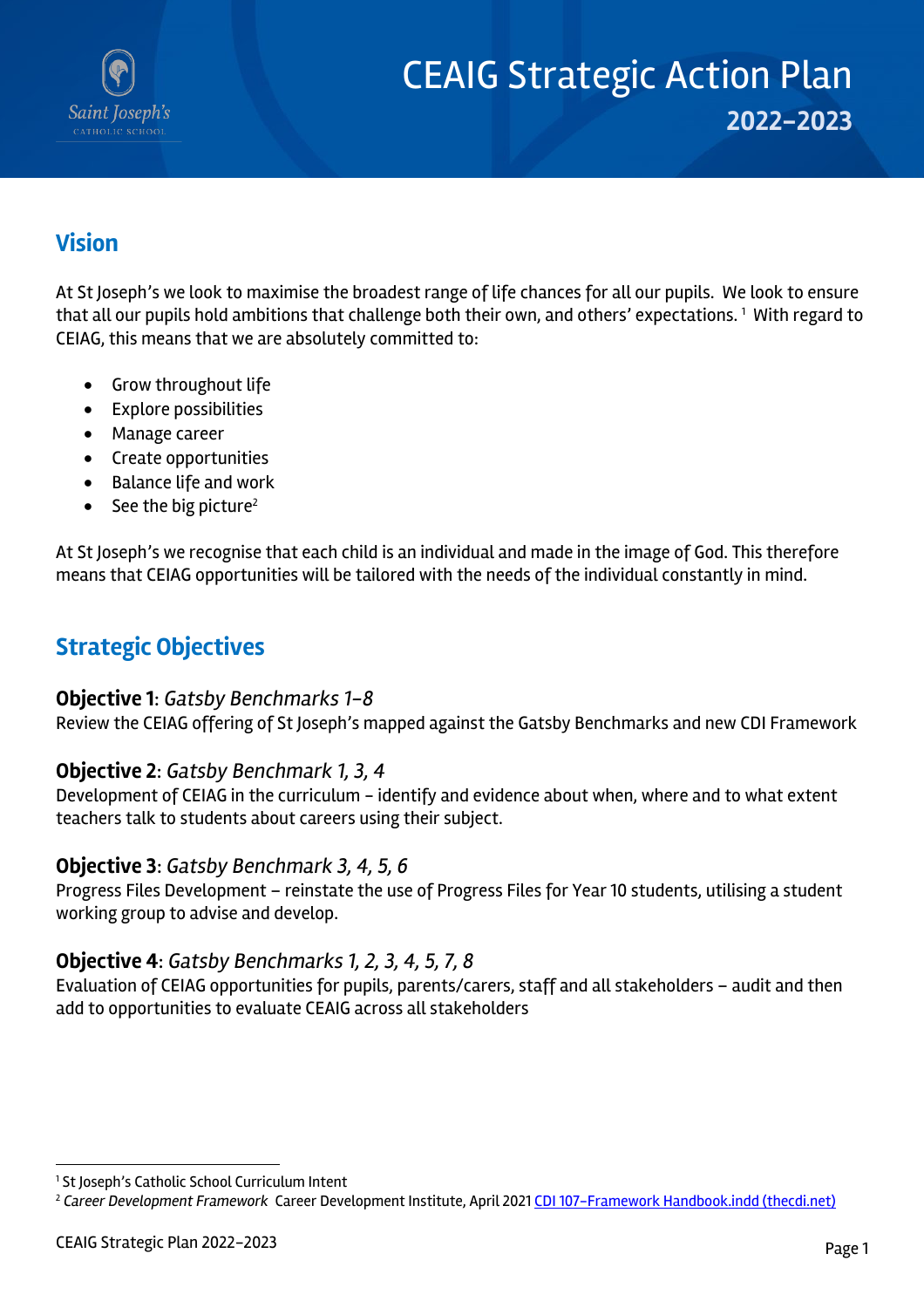# **Action Plan3**

| Objectives                                                                                                                                                                              | <b>Actions</b>                                                                                                                                                                                                                                                                                               | <b>Responsible</b>                          | <b>Time</b>   | <b>Outcomes</b>                                                                                                     | <b>Progress</b>                                                                                                                                                                                                                         |
|-----------------------------------------------------------------------------------------------------------------------------------------------------------------------------------------|--------------------------------------------------------------------------------------------------------------------------------------------------------------------------------------------------------------------------------------------------------------------------------------------------------------|---------------------------------------------|---------------|---------------------------------------------------------------------------------------------------------------------|-----------------------------------------------------------------------------------------------------------------------------------------------------------------------------------------------------------------------------------------|
| 1) Review the CEIAG<br>offering of St Joseph's,<br>mapped against the<br>Gatsby Benchmarks and<br>new CDI Framework                                                                     | Review all aspects of CEIAG -<br>activities, opportunities, events,<br>lessons, individual interviews,<br>small group workshops                                                                                                                                                                              | SFE, SGL and FNO                            | By July 2022  | <b>Inform Careers</b><br>Team of any gaps in<br>CEIAG and provide a<br>progressive<br>programme for all<br>learners | Will lead to development of<br>progressive careers<br>programme shaped and driven<br>by a strategic careers plan,<br>enabling students to make<br>well informed choices                                                                 |
| 2) Development of CEIAG<br>in the curriculum -<br>identify and evidence<br>about when, where and<br>to what extent teachers<br>talk to students about<br>careers using their<br>subject | Discuss with RRO with regard to<br>disseminating a 'Careers in the<br>Curriculum audit': things that<br>have happened or will be<br>happening from Sept 2021<br>onwards in departments.<br>Identify lessons in which students<br>have been specifically told about<br>any careers relating to the<br>subject | SGL, SFE and FNO                            | By April 2022 | Identify subjects<br>that are contributing<br>to CEIAG knowledge<br>formally and<br>informally                      | Training to be delivered to<br>staff summer 2022 so that<br>they are confident sharing<br>knowledge of CEIAG within<br>curriculum area. Staff to feel<br>empowered discussing subject<br>career opportunities. To be<br>audited 2022-23 |
| 3) Progress Files<br>Development - reinstate<br>the use of Progress Files<br>for Year 10 students,<br>utilising a student<br>working group to advise<br>and develop                     | Planning meeting with small<br>group of Year 10s to discuss<br>Progress Files and reinstating<br>them.<br>Invite OFO to share importance.<br>Plan with students and staff what<br>to be included and when to start<br>using them.                                                                            | SFE, FNO and SGL<br><b>Support from CBL</b> | Asap 2022     | Progress Files to be<br>evaluated                                                                                   | Progress Files to become an<br>important part of the KS4<br>CEIAG curriculum: providing a<br>tool for students to capture,<br>organise and communicate<br>their work and achievements                                                   |

 $3$  Format as advised by the Careers and Enterprise Company